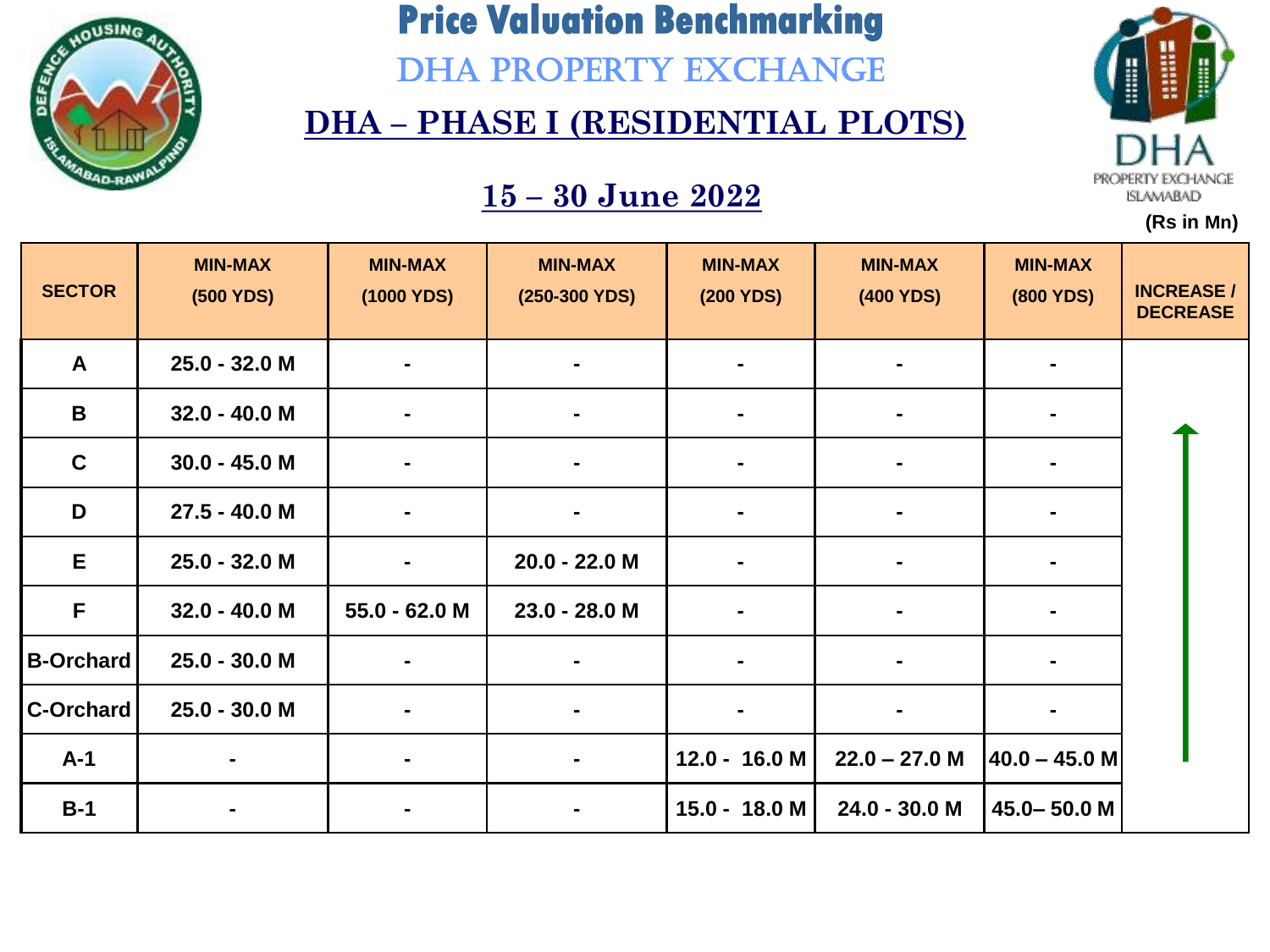

### DHA PROPERTY EXCHANGE **DHA – PHASE II (RESIDENTIAL PLOTS)**



| <b>SECTOR</b>   | <b>MIN</b><br>(500 YDS) | <b>MAX</b><br><b>(500 YDS)</b> | <b>MIN</b><br>(250 YDS) | <b>MAX</b><br>(250 YDS) | <b>MIN</b><br>(125 YDS) | <b>MAX</b><br>(125 YDS) | <b>INCREASE /</b><br><b>DECREASE</b> |
|-----------------|-------------------------|--------------------------------|-------------------------|-------------------------|-------------------------|-------------------------|--------------------------------------|
| $\mathsf{A}$    | 30.0 M                  | 45.0 M                         | 23.0 M                  | 26.0 M                  | $\blacksquare$          | ٠.                      |                                      |
| $\, {\bf B} \,$ | 28.0 M                  | 45.0 M                         | 23.0 M                  | 26.0 M                  | ۰.                      | ۰                       |                                      |
| $\mathbf c$     | 32.0 M                  | 47.0 M                         | 23.0 M                  | 26.0 M                  | $\sim$                  | ٠.                      |                                      |
| D               | 30.0 M                  | 45.0 M                         | 23.0 M                  | 25.0 M                  | $\blacksquare$          | ٠.                      |                                      |
| E               | 38.5 M                  | 56.5 M                         | 30.0 M                  | 32.0 M                  | $\blacksquare$          | ۰                       |                                      |
| F               | 37.5 M                  | 47.5 M                         | 28.0 M                  | 32.0 M                  | $\blacksquare$          |                         |                                      |
| G               | 35.0 M                  | 50.0 M                         | 28.0 M                  | 30.0 M                  | $\blacksquare$          | $\blacksquare$          |                                      |
| H               | 35.0 M                  | 47.5 M                         | 25.0 M                  | 28.0 M                  | $\blacksquare$          | ٠                       |                                      |
| J               | 32.0 M                  | 38.0M                          | 25.0 M                  | 28.0 M                  | 13.0 M                  | 16.0 M                  |                                      |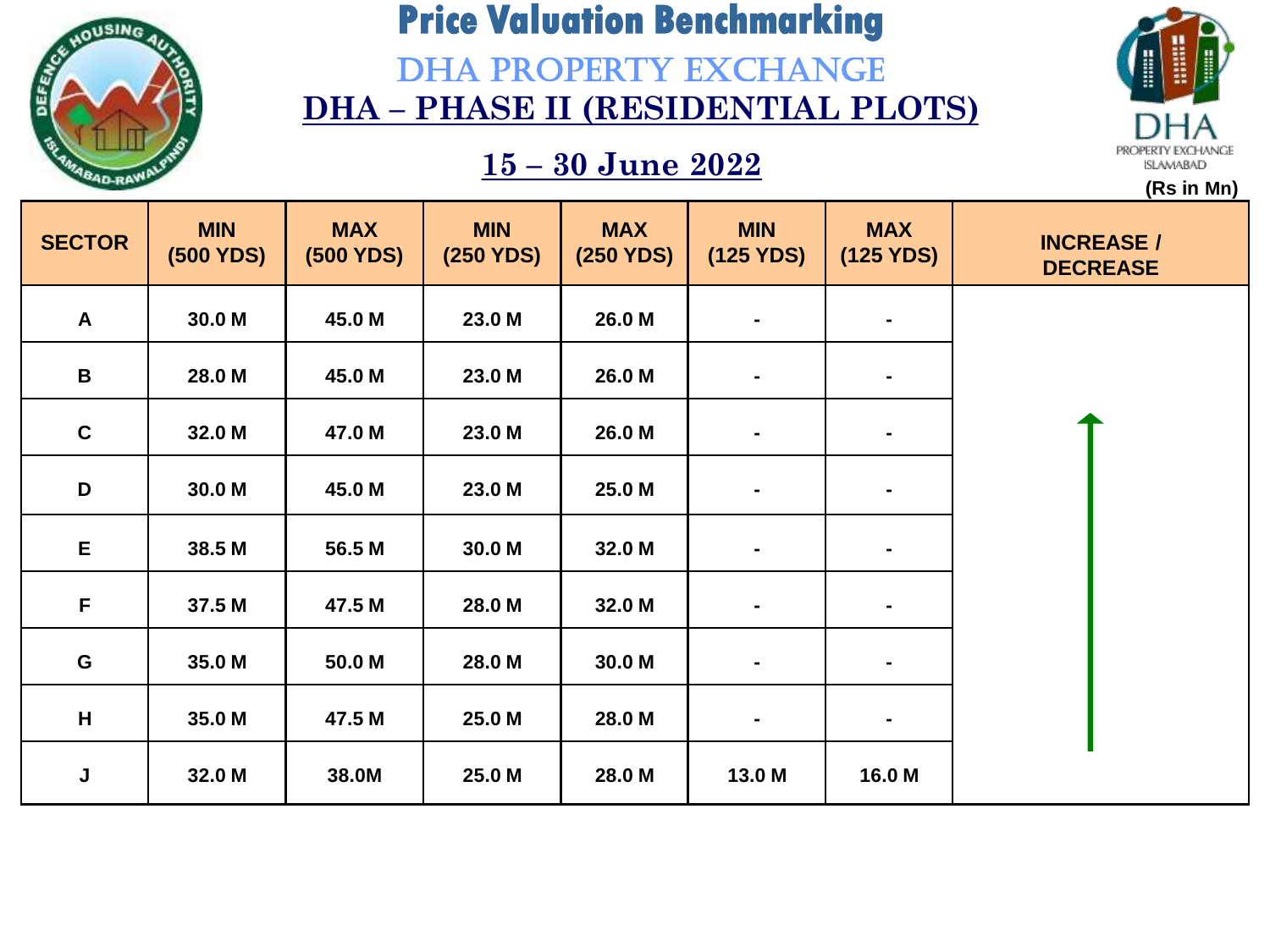

DHA PROPERTY EXCHANGE **DHA – PHASE III (RESIDENTIAL PLOTS)** 



**(Rs in Mn)**

| <b>SECTOR</b>                      | <b>MIN-MAX</b><br>(500 YDS) | <b>MIN-MAX</b><br>(250 YDS) | <b>MIN-MAX</b><br>(200 YDS) | <b>MIN-MAX</b><br>(133 YDS) | <b>MIN-MAX</b><br>(125 YDS) | <b>INCREASE /</b><br><b>DECREASE</b> |
|------------------------------------|-----------------------------|-----------------------------|-----------------------------|-----------------------------|-----------------------------|--------------------------------------|
| <b>A&amp;B</b><br>(Ex Serene City) | $23.0 - 37.5 M$             | $14.0 - 20.0 M$             | $12.5 - 13.5$ M             | $8.5 - 9.5$ M               | $8.0 - 8.5 M$               |                                      |
| A<br>(Ex New Pindi)                | $19.0 - 19.5 M$             | $13.5 - 14.5 M$             | $10.0 - 10.5 M$             |                             | $6.5 - 7.0 M$               |                                      |
| B<br>(Ex New Pindi)                | $18.0 - 18.5$ M             | $12.5 - 13.0 M$             | $8.5 - 9.0 M$               |                             | $6.0 - 6.5 M$               |                                      |
| $\mathbf c$<br>(Ex New Pindi)      | $18.0 - 18.5 M$             | $12.5 - 13.0 M$             | $8.5 - 9.0 M$               |                             | $6.0 - 6.5 M$               |                                      |
| D<br>(Ex New Pindi)                | $14.0 - 14.5 M$             | $9.5 - 10.0 M$              | $7.0 - 7.5 M$               |                             | $4.5 - 5.0 M$               |                                      |
| E<br>(Ex New Pindi)                | $14.0 - 14.5 M$             | $9.5 - 10.0 M$              | $7.0 - 7.5 M$               |                             | $4.5 - 5.0 M$               |                                      |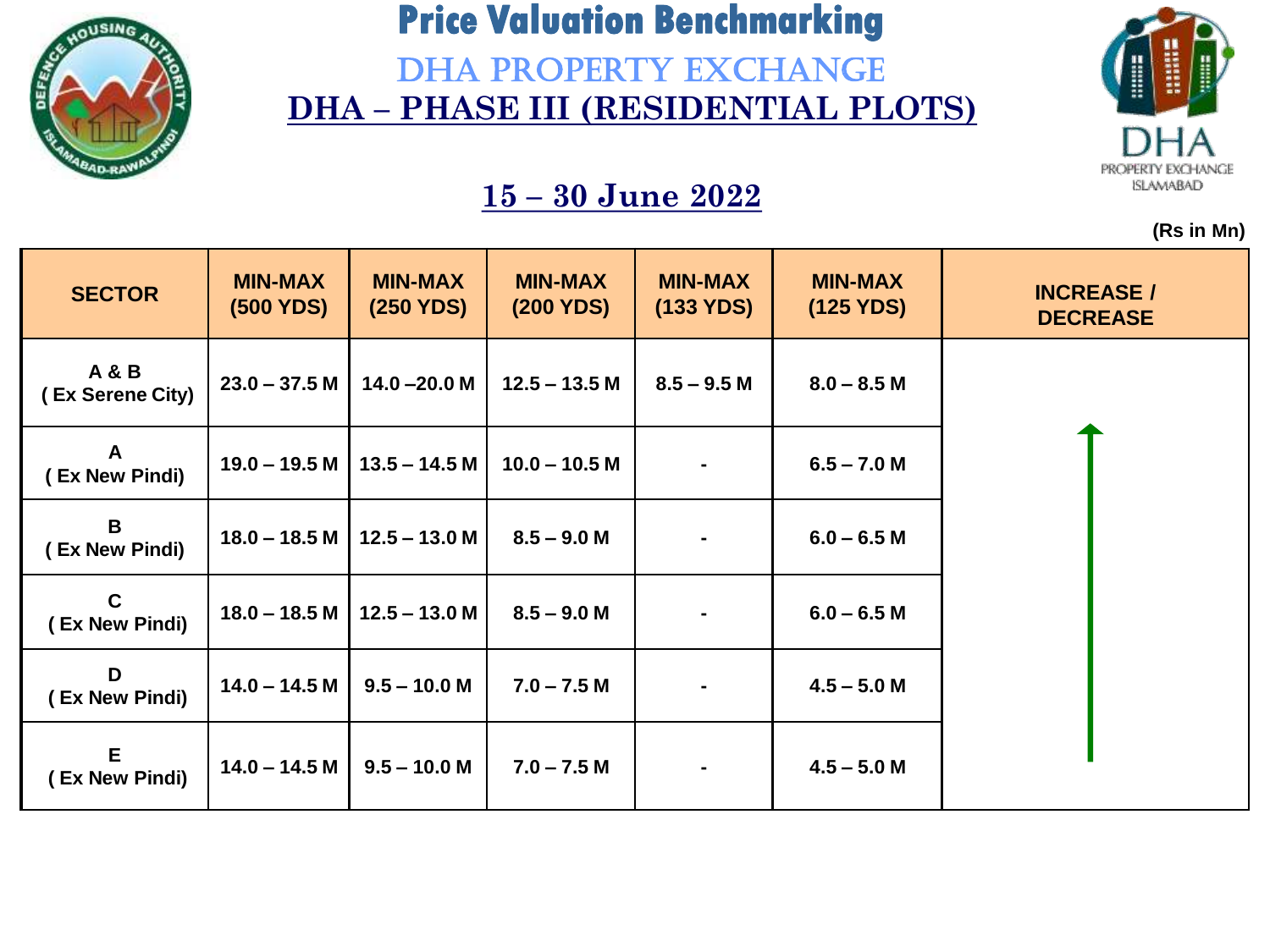

DHA PROPERTY EXCHANGE **DHA – PHASE III** 

**(SVC BENEFITS RESIDENTIAL PLOTS)**



**(Rs in Mn)**

| <b>SECTOR</b> | <b>MIN-MAX</b><br>(500 YDS) | <b>MIN-MAX</b><br>(250 YDS) | <b>MIN-MAX</b><br>(200 YDS) | <b>MIN-MAX</b><br>(125 YDS) | <b>INCREASE /</b><br><b>DECREASE</b> |
|---------------|-----------------------------|-----------------------------|-----------------------------|-----------------------------|--------------------------------------|
| D             | $17.0 - 21.0 M$             | $\blacksquare$              | $\blacksquare$              |                             |                                      |
| E             | $16.0 - 20.0 M$             | $\blacksquare$              |                             |                             |                                      |
| $\mathsf F$   | $16.5 - 20.0 M$             | $\blacksquare$              | $\blacksquare$              |                             |                                      |
| $\mathbf G$   | $15.5 - 17.0 M$             | $11.0 - 11.5$ M             | $8.5 - 9.0 M$               | $6.4 - 6.6$ M               |                                      |
| H             | $15.5 - 17.0 M$             | $\blacksquare$              |                             |                             |                                      |
| J             | $15.0 - 16.5 M$             | $\blacksquare$              | $\blacksquare$              |                             |                                      |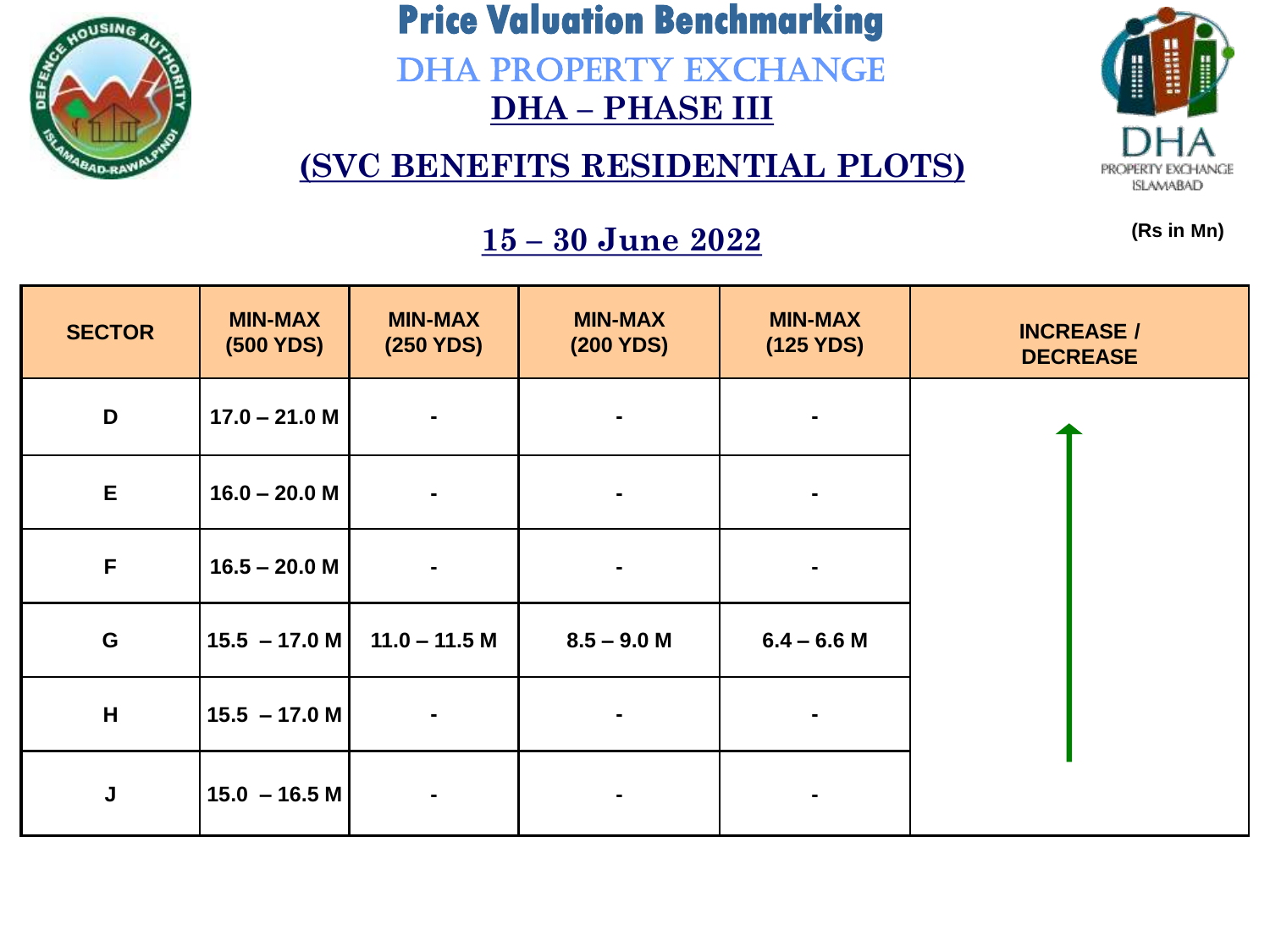

### DHA PROPERTY EXCHANGE

### **DHA – PHASE IV (RESIDENTIAL PLOTS)**



 $\frac{15 - 30 \text{ June } 2022}{\text{(ms in Mn)}}$ 

| 1 KANAL (ALLOTMENT LETTER)<br>(ALL DUES CLEAR) |                               |                                          |                                      |  |  |
|------------------------------------------------|-------------------------------|------------------------------------------|--------------------------------------|--|--|
| <b>SECTOR</b>                                  | <b>MIN - MAX</b><br>(1 Kanal) | <b>MIN - MAX</b><br>$(10 \text{ Maria})$ | <b>INCREASE /</b><br><b>DECREASE</b> |  |  |
| A                                              | $23.0 - 27.0 M$               | $14.5 - 15.0$ M                          |                                      |  |  |
| B                                              | $20.0 - 26.0 M$               | $14.5 - 15.0$ M                          |                                      |  |  |
| $\mathbf C$                                    | $23.0 - 27.0 M$               | $14.5 - 15.0$ M                          |                                      |  |  |
| D                                              | $18.0 - 18.5$ M               |                                          |                                      |  |  |
| E                                              | $16.5 - 17.0 M$               |                                          |                                      |  |  |
| F                                              | $14.0 - 14.5 M$               |                                          |                                      |  |  |
| G                                              | $12.5 - 13.0 M$               |                                          |                                      |  |  |
| H                                              | $12.5 - 13.0 M$               |                                          |                                      |  |  |
| J                                              | $11.5 - 12.0$ M               |                                          |                                      |  |  |
| K                                              | $11.5 - 12.0$ M               |                                          |                                      |  |  |
|                                                | $11.5 - 12.0 M$               |                                          |                                      |  |  |
| M                                              | $11.5 - 12.0$ M               |                                          |                                      |  |  |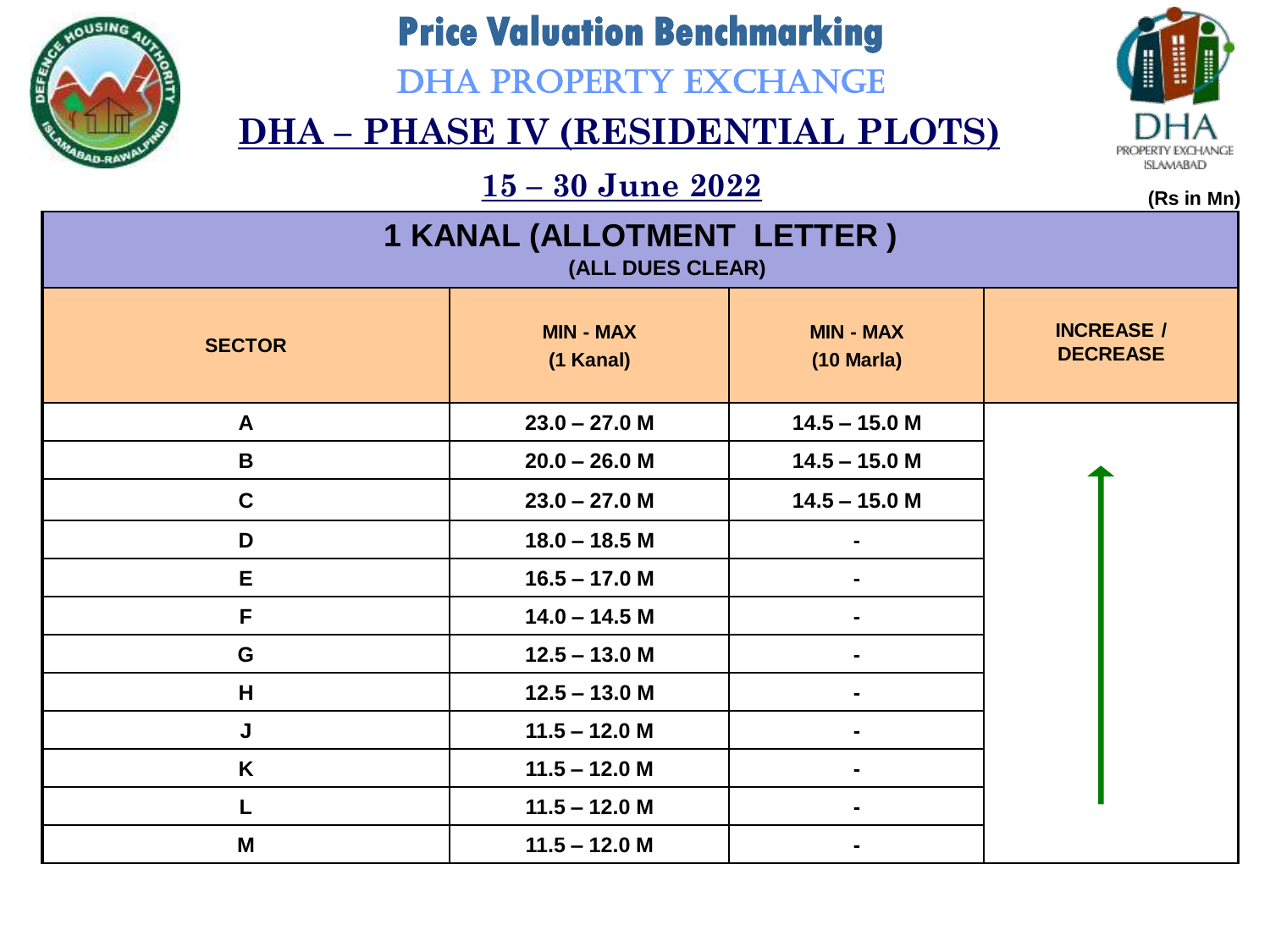

DHA PROPERTY EXCHANGE

### **DHA – PHASE V (RESIDENTIAL PLOTS)**

### **15 – 30 June 2022**



| <b>SECTOR</b> | <b>MIN - MAX</b><br>(1000 YDS) | <b>MIN - MAX</b><br>(500 YDS) | <b>MIN - MAX</b><br>(250 YDS) | <b>MIN - MAX</b><br>(200 YDS) | <b>MIN - MAX</b><br>(125 YDS) | <b>INCREASE /</b><br><b>DECREASE</b> |
|---------------|--------------------------------|-------------------------------|-------------------------------|-------------------------------|-------------------------------|--------------------------------------|
| $\mathsf{A}$  | $\blacksquare$                 | 23.0 - 35.0 M                 | $\blacksquare$                | $\blacksquare$                | $\blacksquare$                |                                      |
| B             | $\blacksquare$                 | 23.0 - 33.0 M                 | $23.0 - 25.0$ M               | $\blacksquare$                |                               |                                      |
| $\mathbf C$   | $\blacksquare$                 | 23.0 - 32.0 M                 | $20.0 - 22.0$ M               | $\blacksquare$                | $\blacksquare$                |                                      |
| D             | $\blacksquare$                 | 23.0 - 27.0 M                 | $20.0 - 22.0$ M               | $\blacksquare$                |                               |                                      |
| F.            | $\blacksquare$                 | 23.0 - 29.0 M                 | $19.5 - 22.0 M$               | $12.5 - 13.0$ M               | $9.0 - 11.0$ M                |                                      |
| $F-1$         | $\blacksquare$                 | 20.0 - 22.0 M                 | $15.0 - 17.0 M$               |                               |                               |                                      |
| G             | $\blacksquare$                 | $21.0 - 26.0 M$               |                               | $\overline{\phantom{a}}$      | $\blacksquare$                |                                      |
| H             | $\blacksquare$                 | $21.0 - 26.0 M$               | $17.0 - 18.0 M$               | $\overline{\phantom{a}}$      |                               |                                      |
| J             | $\blacksquare$                 |                               | $17.0 - 17.5 M$               | $\overline{\phantom{a}}$      | -                             |                                      |
| K             | $58.0 - 60.0 M$                | 27.0 - 29.0 M                 |                               |                               |                               |                                      |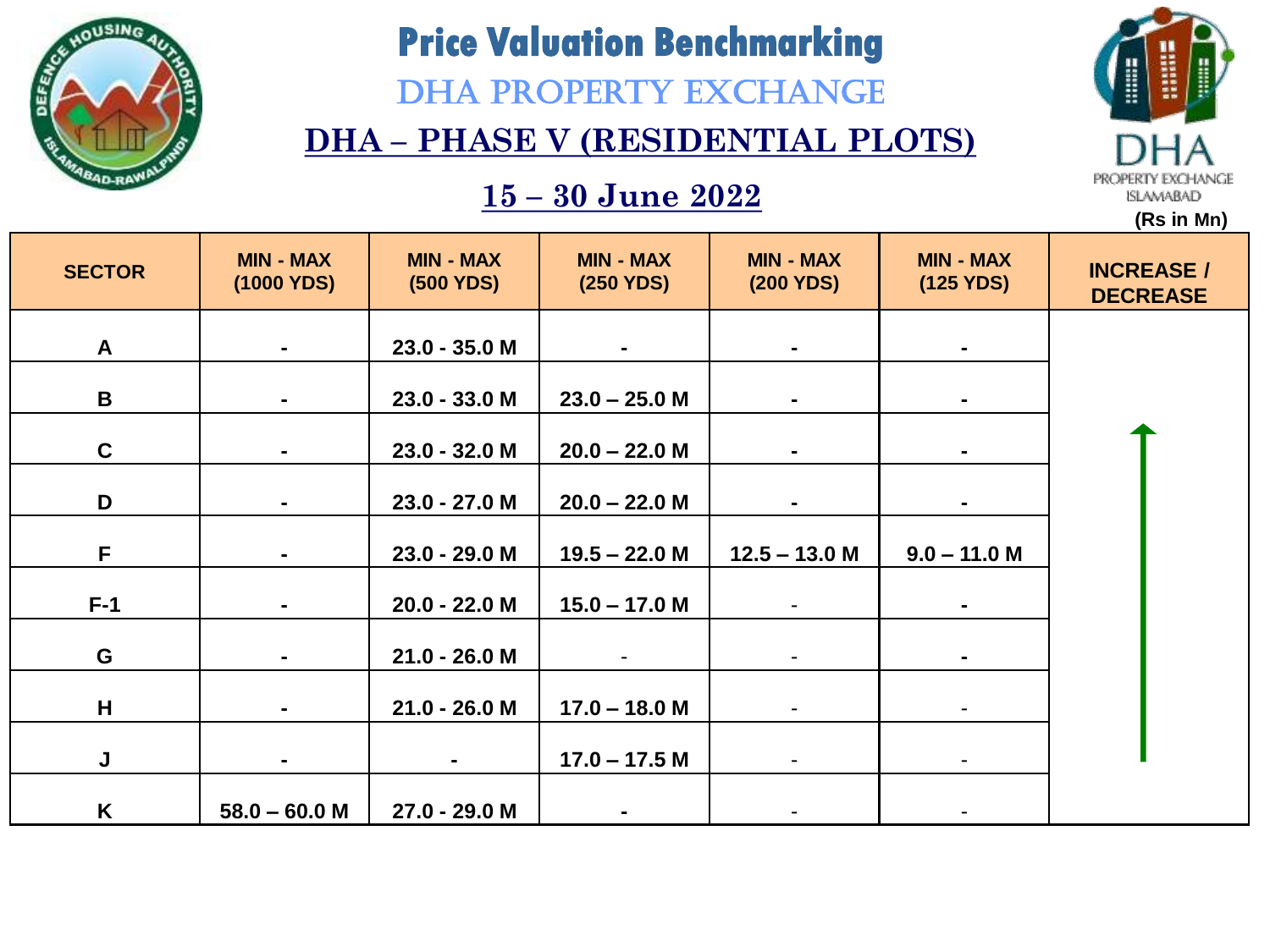

# **Price Valuation Benchmarking**  DHA PROPERTY EXCHANGE

**DHA – PHASE VI (RESIDENTIAL PLOTS)**



**(Rs in Mn)**

| 1 KANAL (ALL DUES CLEAR) |            |                 |                                      |  |  |
|--------------------------|------------|-----------------|--------------------------------------|--|--|
|                          |            | <b>BALLOTED</b> |                                      |  |  |
| <b>SECTOR</b>            | <b>MIN</b> | <b>MAX</b>      | <b>INCREASE /</b><br><b>DECREASE</b> |  |  |
| $\mathbf{A}$             | 20.0 M     | 21.5 M          |                                      |  |  |
| $B - 1$                  | 14.0 M     | 14.5 M          |                                      |  |  |
| $B - 2$                  | 14.0 M     | 14.5 M          |                                      |  |  |
| $B - 3$                  | 16.5 M     | 17.5 M          | $\blacksquare$                       |  |  |
| $C - 1$                  | 16.5 M     | 17.0 M          |                                      |  |  |
| $C - 2$                  | 16.0 M     | 16.5 M          |                                      |  |  |
| $C-3$                    | 15.5 M     | 16.0 M          |                                      |  |  |
| $C - 3$ Ext              | 15.0 M     | 15.5 M          |                                      |  |  |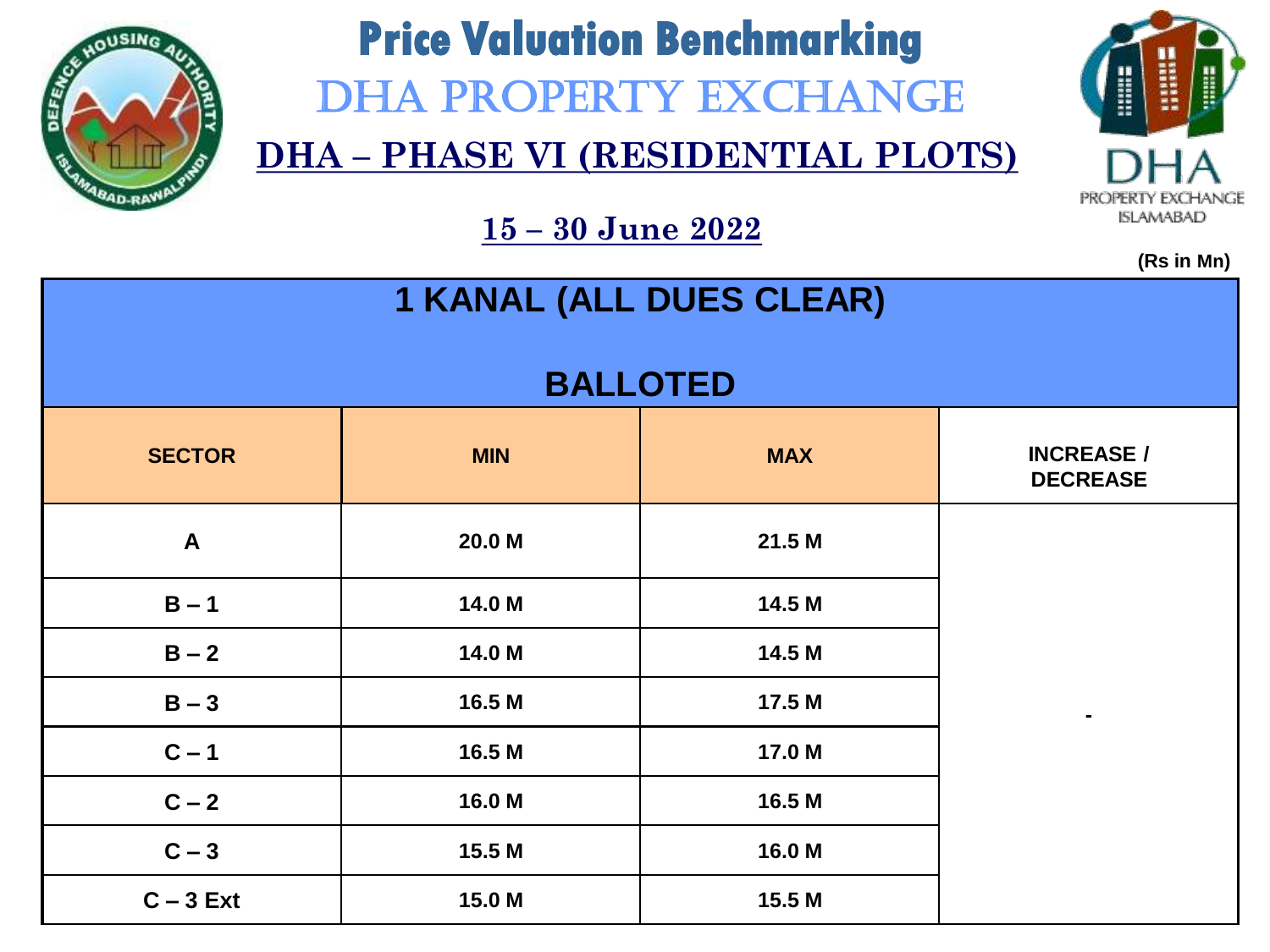

# **Price Valuation Benchmarking**  DHA PROPERTY EXCHANGE

**DHA – PHASE VI (RESIDENTIAL PLOTS)**



**15 – 30 June 2022**

| 1 KANAL (ALL DUES CLEAR) |                     |            |                                      |  |  |  |  |
|--------------------------|---------------------|------------|--------------------------------------|--|--|--|--|
|                          | <b>NON BALLOTED</b> |            |                                      |  |  |  |  |
| <b>SECTOR</b>            | <b>MIN</b>          | <b>MAX</b> | <b>INCREASE /</b><br><b>DECREASE</b> |  |  |  |  |
| $\mathsf{A}$             | 13.0 M              | 13.5 M     |                                      |  |  |  |  |
| $\mathbf B$              | 12.5 M              | 12.8 M     |                                      |  |  |  |  |
| $\mathbf C$              | 12.5 M              | 12.8 M     |                                      |  |  |  |  |
| D                        | 12.0 M              | 12.5 M     |                                      |  |  |  |  |
| E                        | 12.0 M              | 12.5 M     |                                      |  |  |  |  |
| $\mathsf{F}$             | 11.8 M              | 12.0 M     |                                      |  |  |  |  |
| G                        | 11.8 M              | 12.0 M     |                                      |  |  |  |  |
| H                        | 11.8 M              | 12.0 M     |                                      |  |  |  |  |
| J                        | 11.5M               | 11.8 M     |                                      |  |  |  |  |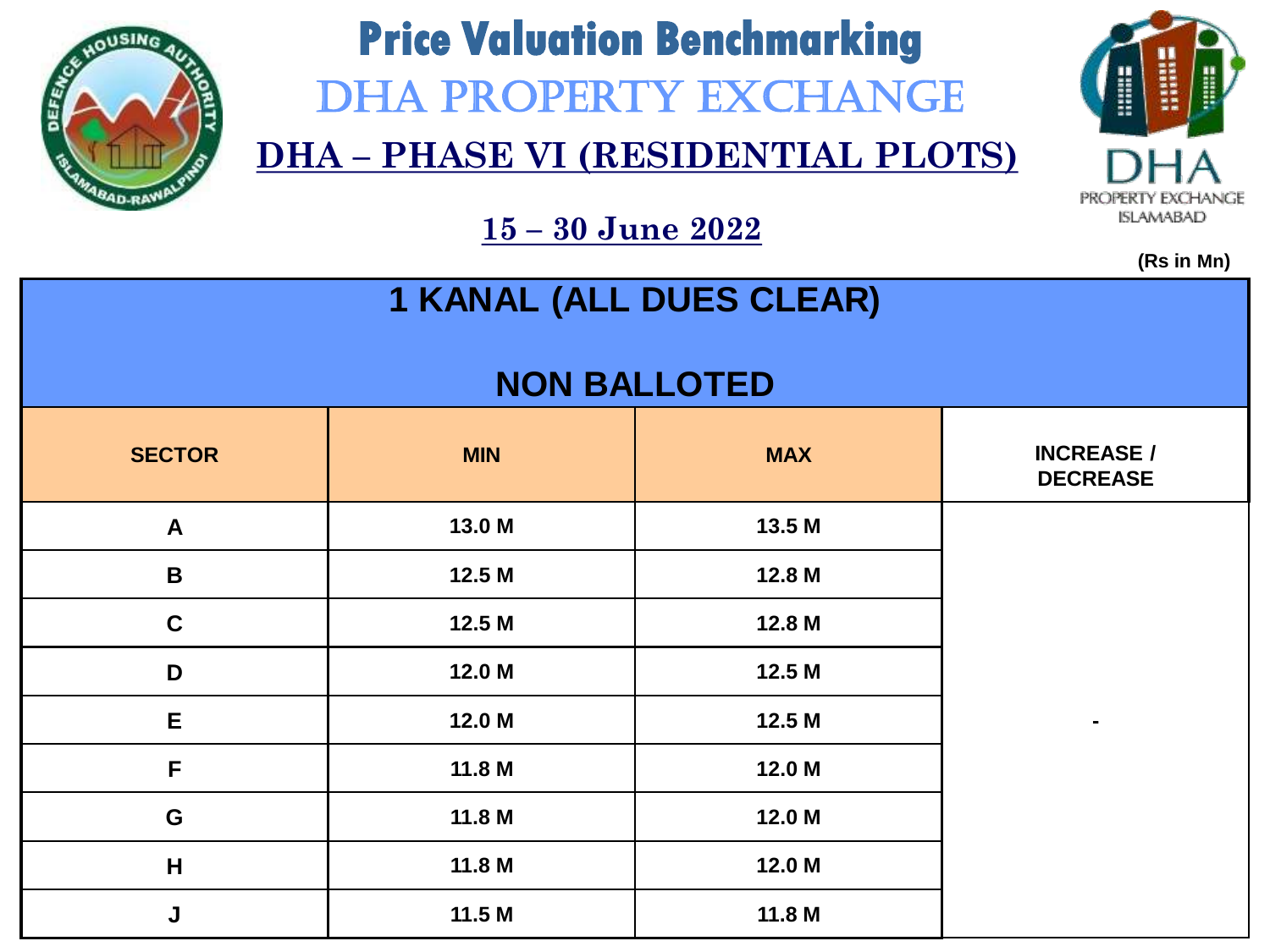

# **Price Valuation Benchmarking** DHA PROPERTY EXCHANGE **DHA – PHASE VI (RESIDENTIAL PLOTS)**

**15 – 30 June 2022**



| $\mathbf{v}$ . The same $\mathbf{v}$<br>1 KANAL (ALL DUES CLEAR) |            |            |                                      |  |  |
|------------------------------------------------------------------|------------|------------|--------------------------------------|--|--|
| <b>SECTOR</b>                                                    | <b>MIN</b> | <b>MAX</b> | <b>INCREASE /</b><br><b>DECREASE</b> |  |  |
| K                                                                | 11.5M      | 11.8 M     |                                      |  |  |
| L                                                                | 11.5M      | 11.8 M     |                                      |  |  |
| M                                                                | 11.2 M     | 11.4 M     |                                      |  |  |
| $\mathbf N$                                                      | 11.2 M     | 11.4 M     |                                      |  |  |
| $\mathsf{P}$                                                     | 11.0 M     | 11.2 M     | $\blacksquare$                       |  |  |
| $\mathbf Q$                                                      | 11.0 M     | 11.2 M     |                                      |  |  |
| $\mathsf{R}$                                                     | 11.0 M     | 11.2 M     |                                      |  |  |
| $\mathbf S$                                                      | 11.0 M     | 11.2 M     |                                      |  |  |
| Τ                                                                | 11.0 M     | 11.2 M     |                                      |  |  |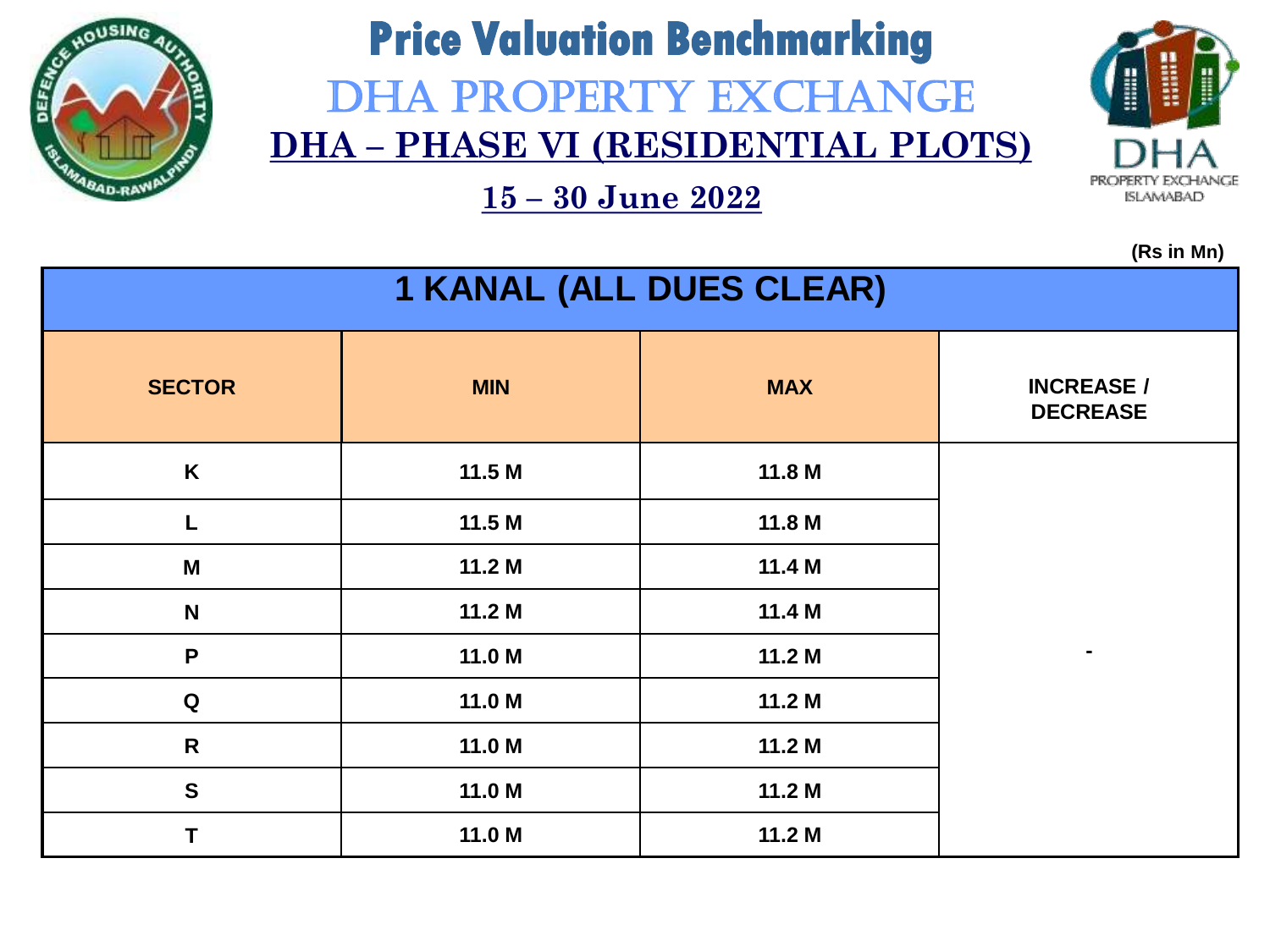

DHA PROPERTY EXCHANGE



### **DHA – PHASE IV (RESIDENTIAL PLOTS)**

 $\frac{15 - 30 \text{ June } 2022}{\text{(ms in Mn)}}$ 

| <b>1 KANAL (ALLOTMENT CERTIFICATE)</b> |                               |                                          |                                      |  |  |
|----------------------------------------|-------------------------------|------------------------------------------|--------------------------------------|--|--|
| <b>SECTOR</b>                          | <b>MIN - MAX</b><br>(1 Kanal) | <b>MIN - MAX</b><br>$(10 \text{ Maria})$ | <b>INCREASE /</b><br><b>DECREASE</b> |  |  |
| $\mathsf{A}$                           | $17.5 - 18.0 M$               | $13.0 - 13.5$ M                          |                                      |  |  |
| B                                      | $17.5 - 18.0 M$               | $13.0 - 13.5$ M                          |                                      |  |  |
| $\mathbf C$                            | $17.5 - 18.0 M$               | $13.0 - 13.5$ M                          |                                      |  |  |
| D                                      | $17.5 - 18.0 M$               |                                          |                                      |  |  |
| E                                      | $15.0 - 16.0 M$               |                                          |                                      |  |  |
| F                                      | $13.5 - 14.0 M$               |                                          |                                      |  |  |
| G                                      | $12.0 - 12.5 M$               |                                          |                                      |  |  |
| H                                      | $11.5 - 12.0 M$               |                                          |                                      |  |  |
| J                                      | $11.0 - 11.5$ M               |                                          |                                      |  |  |
| K                                      | $11.0 - 11.5 M$               |                                          |                                      |  |  |
|                                        | $11.0 - 11.5$ M               | $\blacksquare$                           |                                      |  |  |
| Μ                                      | $11.0 - 11.5$ M               |                                          |                                      |  |  |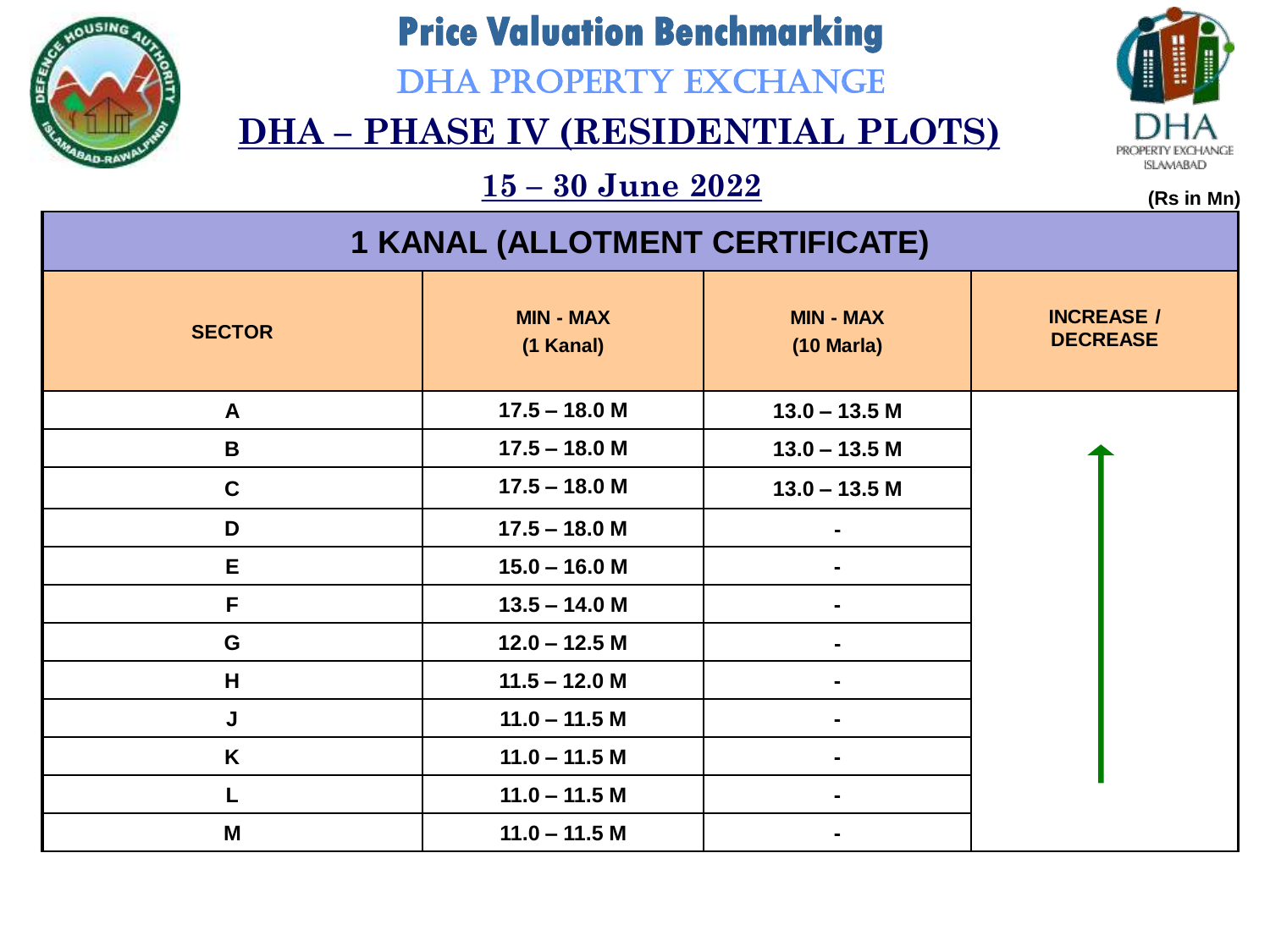

# **Price Valuation Benchmarking**  DHA PROPERTY EXCHANGE

**DHA – PHASE II EXT (RESIDENTIAL PLOTS)**



**(Rs in Mn)**

| <b>1 KANAL (CERTIFICATE)</b> |                  |                  |                                      |  |  |
|------------------------------|------------------|------------------|--------------------------------------|--|--|
| <b>SECTOR</b>                | <b>MIN</b>       | <b>MAX</b>       | <b>INCREASE /</b><br><b>DECREASE</b> |  |  |
| $\boldsymbol{A}$             | 10.5 M           | 10.8 M           |                                      |  |  |
| $\, {\bf B}$                 | 10.0 M           | 10.2 M           |                                      |  |  |
| $\mathbf C$                  | 9.8 <sub>M</sub> | 10.0 M           |                                      |  |  |
| D                            | 9.5 <sub>M</sub> | 9.8 <sub>M</sub> |                                      |  |  |
| E                            | 9.0 <sub>M</sub> | 9.2 <sub>M</sub> | $\blacksquare$                       |  |  |
| F                            | 8.8 M            | 9.0 <sub>M</sub> |                                      |  |  |
| G                            | 8.6 M            | 8.8 M            |                                      |  |  |
| H                            | 8.2 M            | 8.4 M            |                                      |  |  |
| J                            | 8.0 M            | 8.2 M            |                                      |  |  |
| K                            | 8.0 M            | 8.2 M            |                                      |  |  |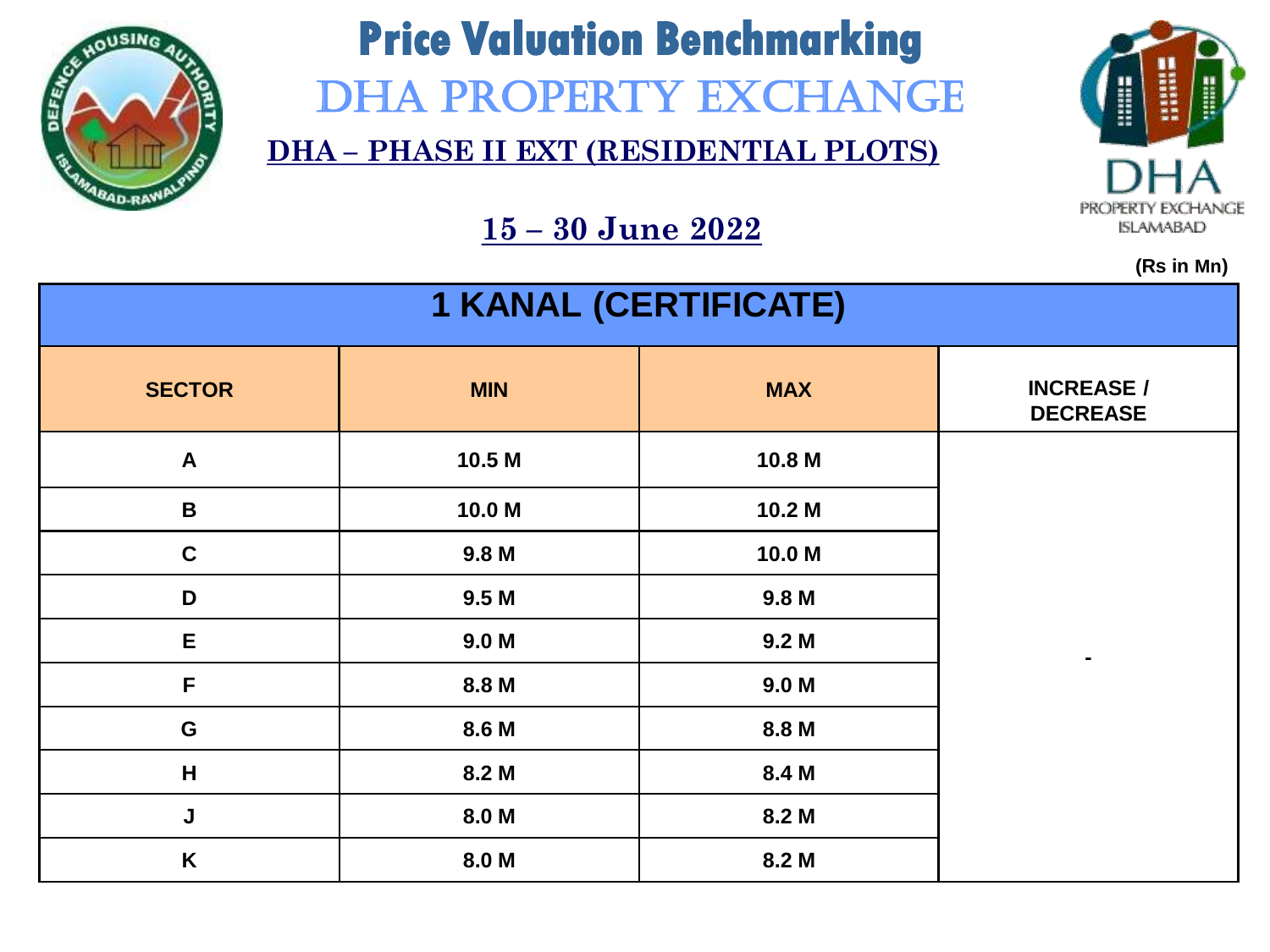

### **Price Valuation Benchmarking** DHA PROPERTY EXCHANGE **DHA – PHASE II EXT (RESIDENTIAL PLOTS)**



**15 – 30 June 2022**

| <b>1 KANAL (CERTIFICATE)</b>                                                |            |            |                                      |  |  |
|-----------------------------------------------------------------------------|------------|------------|--------------------------------------|--|--|
| <b>SECTOR</b>                                                               | <b>MIN</b> | <b>MAX</b> | <b>INCREASE /</b><br><b>DECREASE</b> |  |  |
| L                                                                           | 7.8 M      | 8.0 M      |                                      |  |  |
| M                                                                           | 7.8 M      | 8.0 M      |                                      |  |  |
| N                                                                           | 7.6 M      | 7.8 M      |                                      |  |  |
| P                                                                           | 7.6 M      | 7.8 M      |                                      |  |  |
| Q                                                                           | 7.6 M      | 7.8 M      |                                      |  |  |
| R                                                                           | 7.6 M      | 7.8 M      |                                      |  |  |
| $\mathbf{s}$                                                                | 7.6 M      | 7.8 M      |                                      |  |  |
| T                                                                           | 7.6 M      | 7.8 M      |                                      |  |  |
| NOTE: RS 600,000 DEVELOPMENT CHARGES ON CERTIFIACATE FROM 1 - 6180          |            |            |                                      |  |  |
| NOTE: RS 14,65,000 DEVELOPMENT CHARGES ON CERTIFIACATE FROM 6181 - OWNWARDS |            |            |                                      |  |  |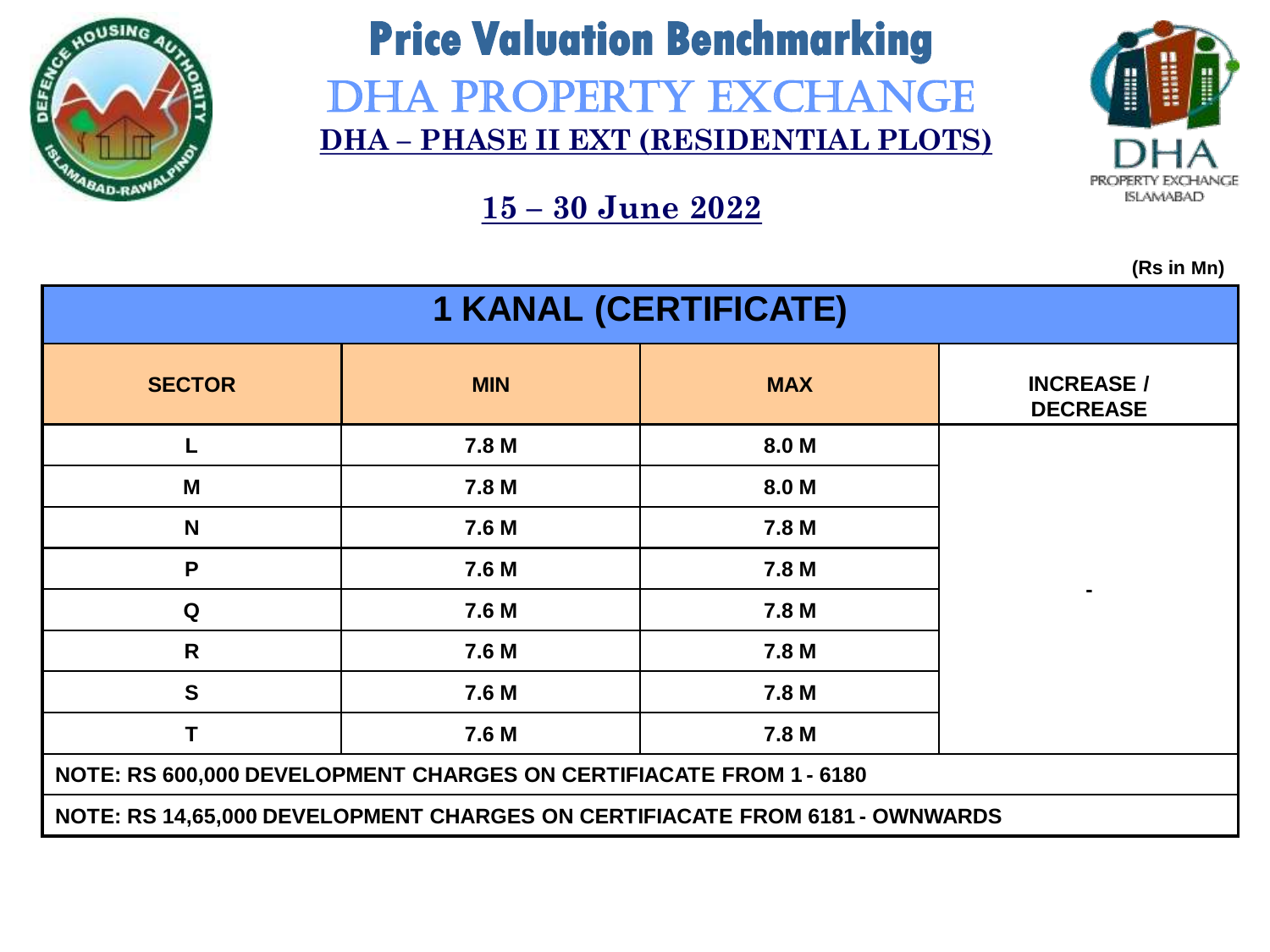

# **Price Valuation Benchmarking** DHA PROPERTY EXCHANGE **DHA VALLEY RESIDENTIAL PLOTS**



|                   |                                       |                                       |                                       |                                       | (Rs in Mn)                           |
|-------------------|---------------------------------------|---------------------------------------|---------------------------------------|---------------------------------------|--------------------------------------|
| <b>SECTOR</b>     | <b>5 MARLA</b><br><b>RES</b><br>(MIN) | <b>5 MARLA</b><br><b>RES</b><br>(MAX) | <b>8 MARLA</b><br><b>RES</b><br>(MIN) | <b>8 MARLA</b><br><b>RES</b><br>(MAX) | <b>INCREASE /</b><br><b>DECREASE</b> |
| <b>Sunflower</b>  | 2.5 <sub>M</sub>                      | 3.0 <sub>M</sub>                      | 3.2 <sub>M</sub>                      | 4.0 M                                 |                                      |
| <b>Magnolia</b>   | 2.5 <sub>M</sub>                      | 4.5 M (Balloted)                      | 3.2 <sub>M</sub>                      | 6.8 M (Balloted)                      |                                      |
| <b>Bogenvelia</b> | 2.5 <sub>M</sub>                      | 4.5 M (Balloted)                      | 3.2 <sub>M</sub>                      | 6.6 M (Balloted)                      |                                      |
| <b>Tulip</b>      | 2.5 <sub>M</sub>                      | 3.0 <sub>M</sub>                      | 3.2 <sub>M</sub>                      | 4.0 M                                 |                                      |
| <b>Rose</b>       | 2.5M                                  | 4.8 M (Balloted)                      | 3.2 <sub>M</sub>                      | 7.5 M (Balloted)                      | $\blacksquare$                       |
| <b>Bluebell</b>   | 2.6 <sub>M</sub>                      | 5.5 M (Balloted)                      | 3.5 <sub>M</sub>                      | 8.0 M (Balloted)                      |                                      |
| <b>Oleander</b>   | 2.6 <sub>M</sub>                      | 5.0 M (Balloted)                      | 3.5 <sub>M</sub>                      | 7.5 M(Balloted)                       |                                      |
| <b>Daffodil</b>   | 2.6 <sub>M</sub>                      | 5.0 M (Balloted)                      | 3.5 <sub>M</sub>                      | 7.5 M(Balloted)                       |                                      |
| Lily              | 2.6 <sub>M</sub>                      | 5.0 M (Balloted)                      | 3.5 <sub>M</sub>                      | 7.5 M(Balloted)                       |                                      |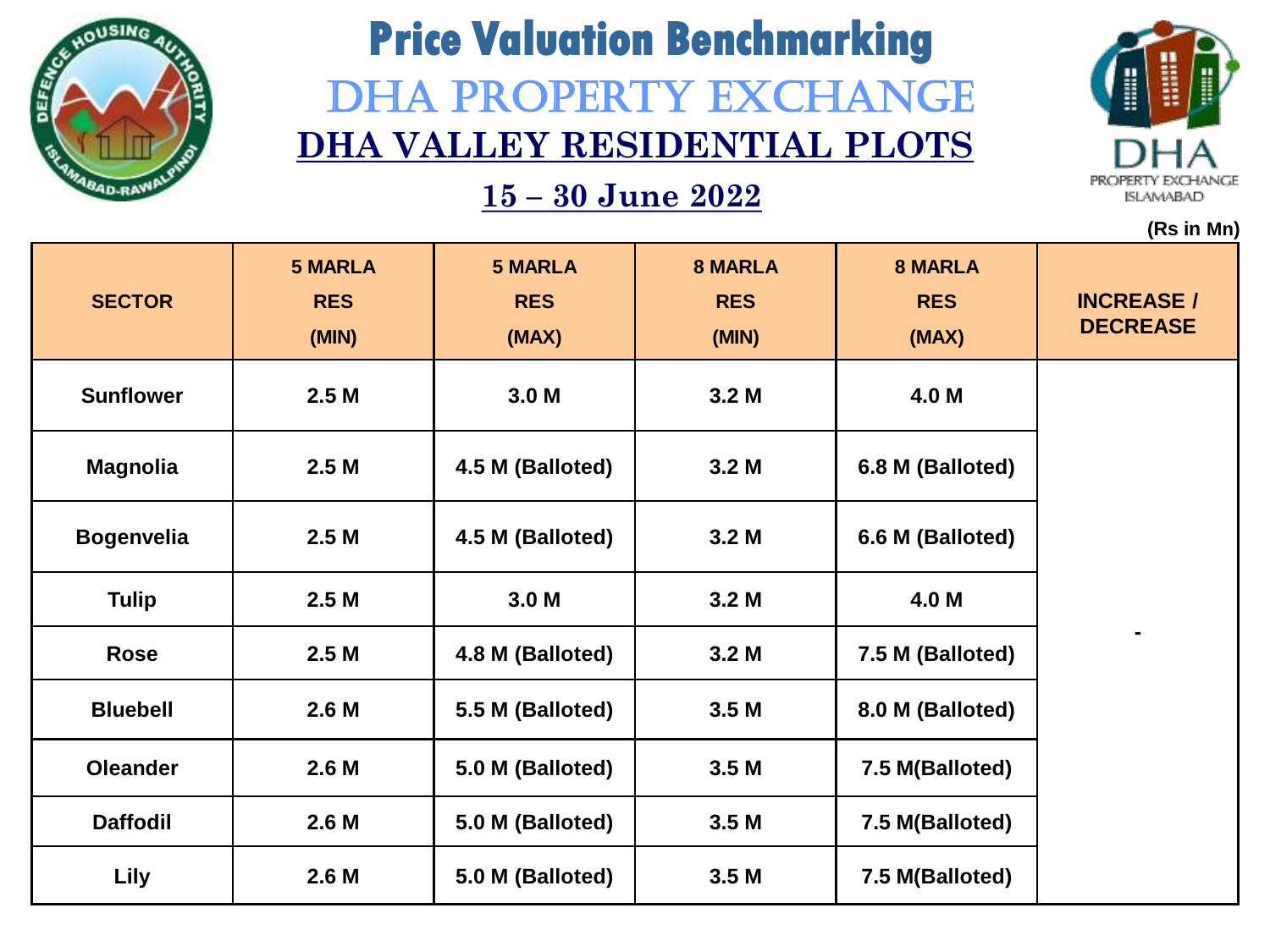

# **Price Valuation Benchmarking** DHA PROPERTY EXCHANGE **DHA VALLEY RESIDENTIAL PLOTS**



|                  |                  |                  |                  |                | (Rs in Mn)                           |
|------------------|------------------|------------------|------------------|----------------|--------------------------------------|
|                  | <b>5 MARLA</b>   | <b>5 MARLA</b>   | <b>8 MARLA</b>   | <b>8 MARLA</b> |                                      |
| <b>SECTOR</b>    | <b>RES</b>       | <b>RES</b>       | <b>RES</b>       | <b>RES</b>     | <b>INCREASE /</b><br><b>DECREASE</b> |
|                  | (MIN)            | (MAX)            | (MIN)            | (MAX)          |                                      |
| <b>Jasmine</b>   | 2.5M             | 3.0 <sub>M</sub> | 3.2 <sub>M</sub> | 4.0 M          |                                      |
| <b>Daisy</b>     | 2.5M             | 3.0 <sub>M</sub> | 3.2 <sub>M</sub> | 4.0 M          |                                      |
| <b>Eglentine</b> | 2.5M             | 3.0 <sub>M</sub> | 3.2 <sub>M</sub> | 4.0 M          |                                      |
| Snowdrop         | 2.5M             | 3.0 M            | 3.2 <sub>M</sub> | 4.0 M          |                                      |
| <b>Marigold</b>  | 2.5 <sub>M</sub> | 3.0 <sub>M</sub> | 3.2 <sub>M</sub> | 4.0 M          | $\blacksquare$                       |
| Gloxinia         | 2.5M             | 3.0 <sub>M</sub> | 3.2 <sub>M</sub> | 4.0 M          |                                      |
| Zinnia           | 2.5M             | 3.0 <sub>M</sub> | 3.2 <sub>M</sub> | 4.0 M          |                                      |
| Levender         | 2.5M             | 3.0 <sub>M</sub> | 3.2 <sub>M</sub> | 4.0 M          |                                      |
| Lotus            | 2.5M             | 3.0 <sub>M</sub> | 3.2 <sub>M</sub> | 4.0 M          |                                      |
| <b>Iris</b>      | 2.5M             | 3.0 <sub>M</sub> | 3.2 <sub>M</sub> | 4.0 M          |                                      |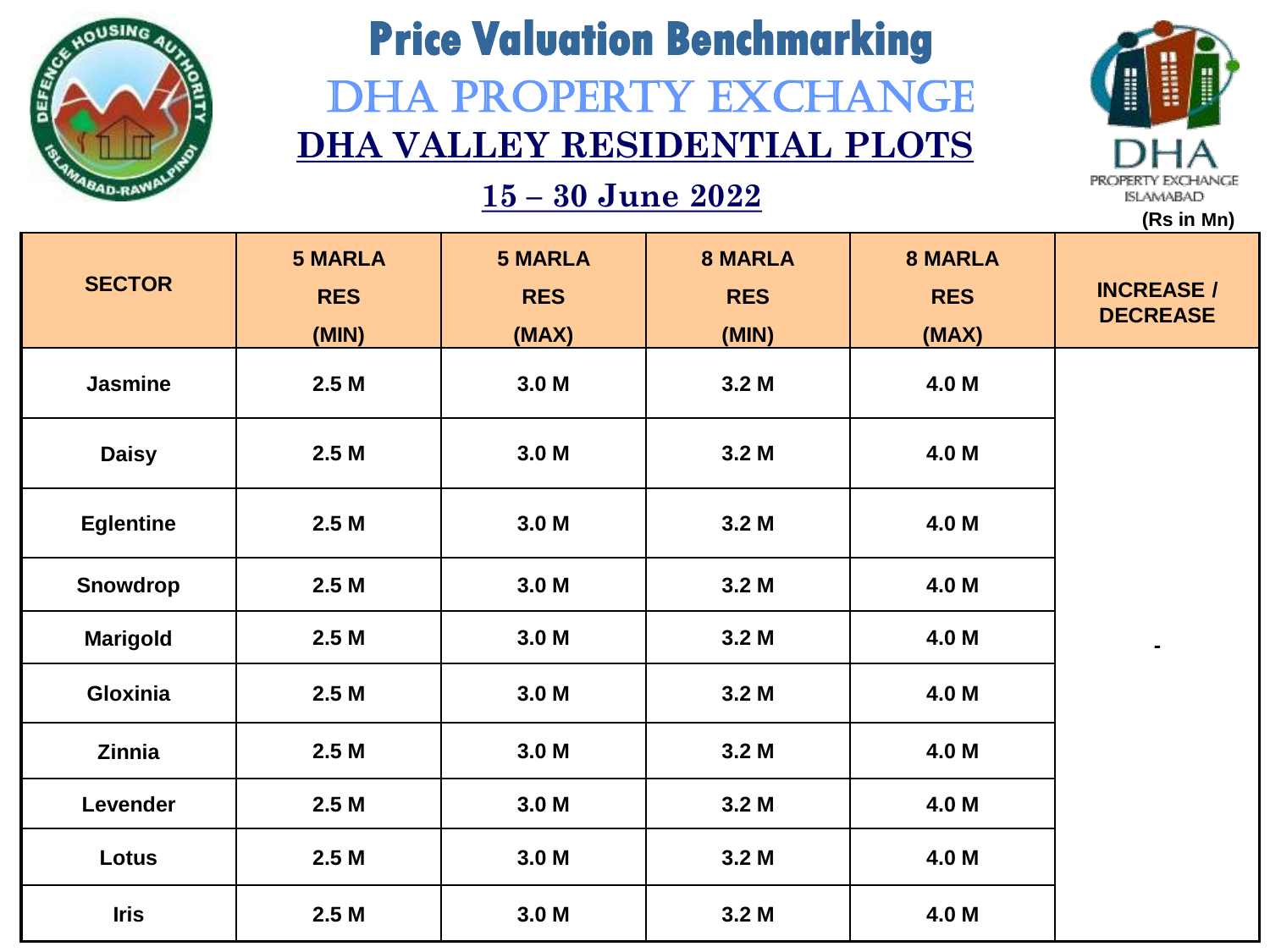

## **Price Valuation Benchmarking** DHA PROPERTY EXCHANGE **DHA HOMES & DEFENCE VILLAS**

**15 – 30 June 2022**



| <b>SECTOR</b>           | <b>11 MARLA</b><br>(MIN-MAX) | <b>5 MARLA</b><br>(MIN-MAX) | <b>8 MARLA</b><br>(MIN-MAX) | <b>INCREASE /</b><br><b>DECREASE</b> |
|-------------------------|------------------------------|-----------------------------|-----------------------------|--------------------------------------|
| <b>LILY</b>             | $\blacksquare$               | $6.5 - 7.5 M$               | $13.0 - 14.0 M$             |                                      |
| <b>OLEANDAR</b>         | $\blacksquare$               | $6.0 - 6.5 M$               | $11.5 - 12.0$ M             |                                      |
| <b>SECTOR F (VILLA)</b> | $29.0 - 37.0 M$              |                             | $\overline{\phantom{a}}$    |                                      |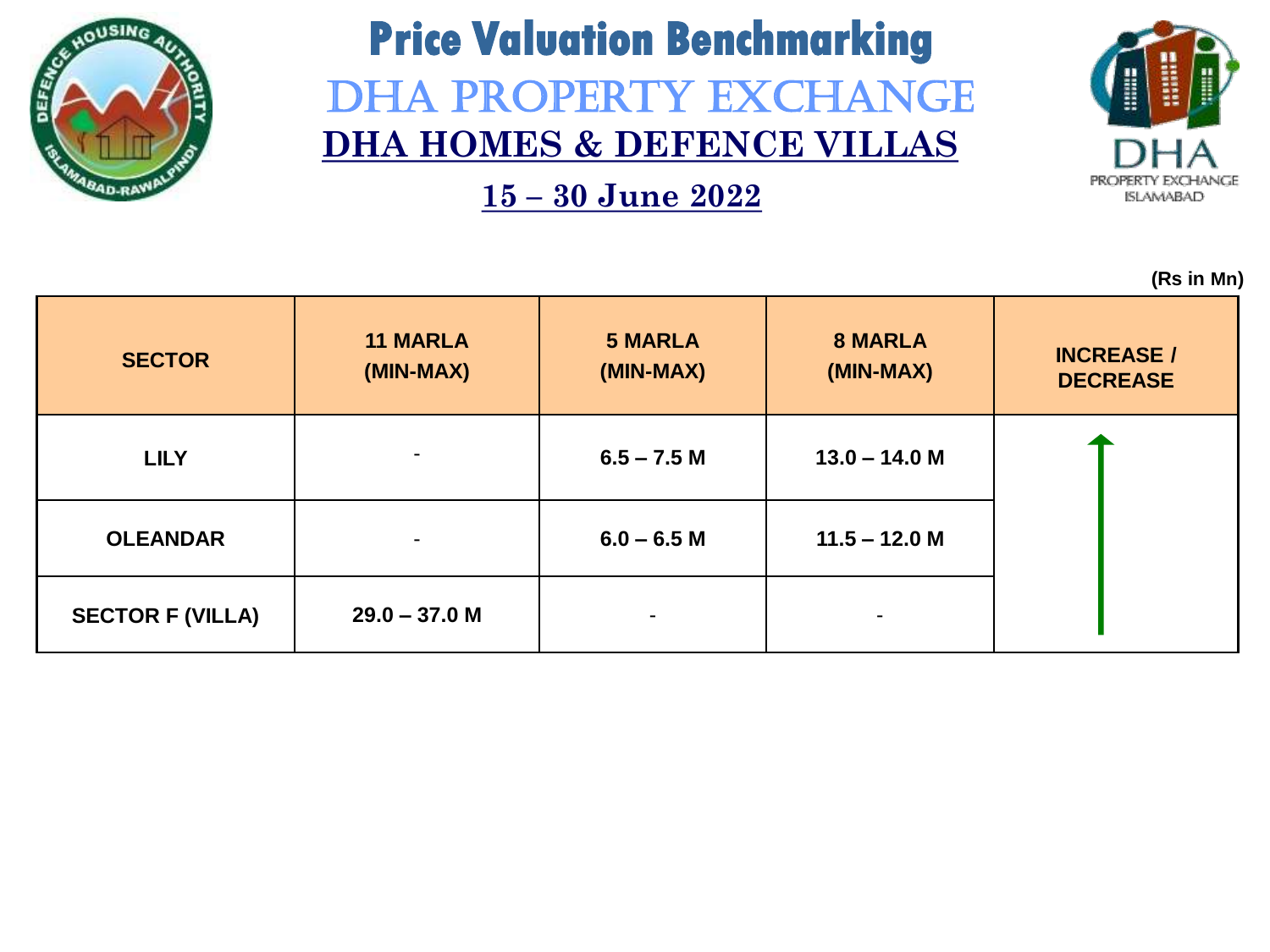

DHA PROPERTY EXCHANGE **DHA – PHASE I (COMMERCIAL PLOTS)**



**(Rs in Mn)**

|               |                                |                                    | $\mathbf{v}$                         |
|---------------|--------------------------------|------------------------------------|--------------------------------------|
| <b>SECTOR</b> | 5.33 MARLA<br><b>MIN - MAX</b> | <b>8 MARLA</b><br><b>MIN - MAX</b> | <b>INCREASE /</b><br><b>DECREASE</b> |
| F             | $55.0 - 60.0 M$                | $60.0 - 85.0 M$                    |                                      |
| <b>B1</b>     | $\blacksquare$                 | $80.0 - 130.0$ M                   |                                      |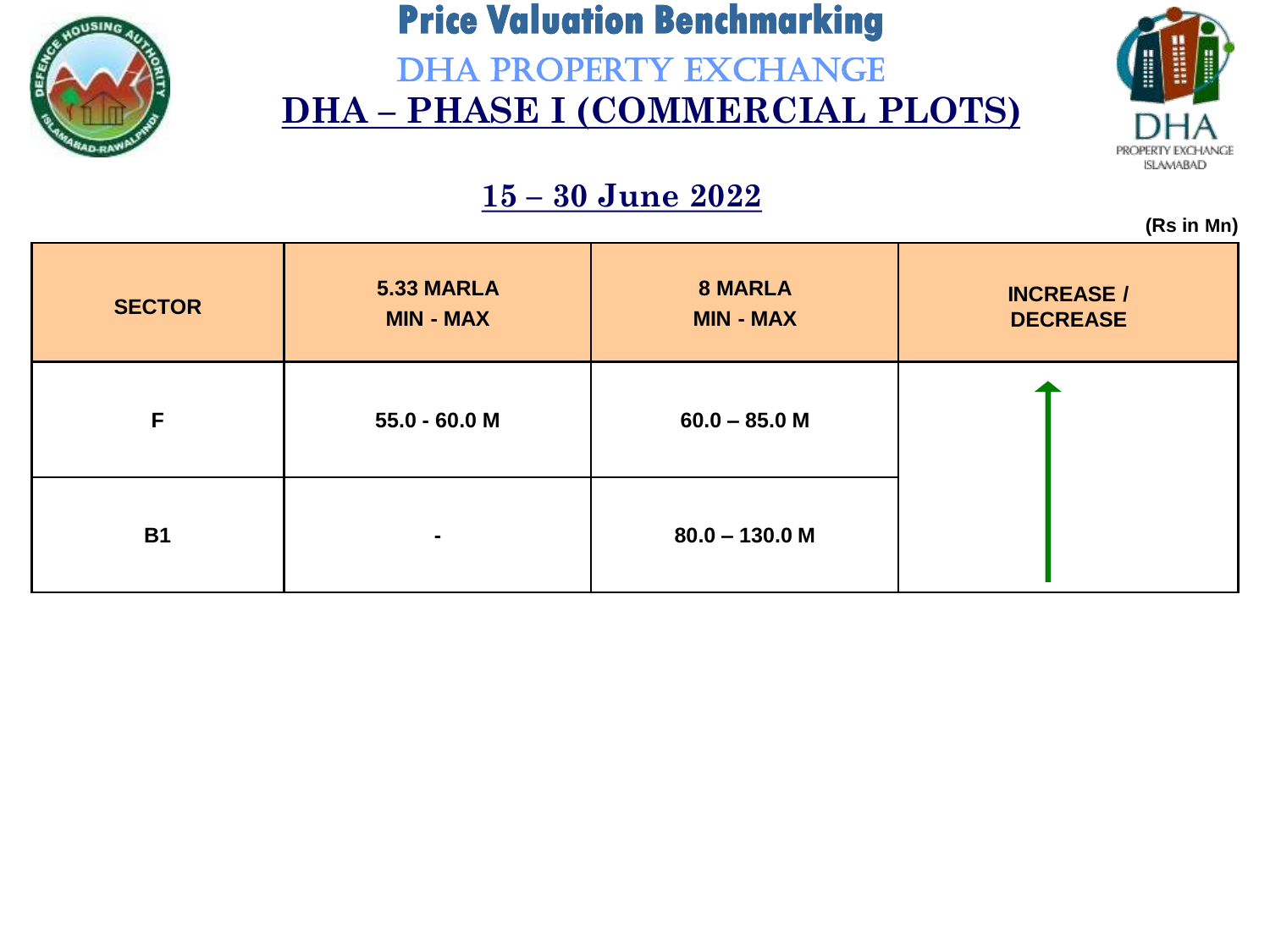

DHA PROPERTY EXCHANGE **DHA – PHASE II (COMMERCIAL PLOTS)**

### **15 – 30 June 2022**



| <b>SECTOR</b> | <b>MIN - MAX</b><br>$(3.5 \text{ Maria})$ | <b>MIN - MAX</b><br>(4 Marla) | <b>MIN - MAX</b><br>(5 Marla) | <b>MIN - MAX</b><br>$(5.3 \text{ Maria})$ | <b>MIN - MAX</b><br>$(5.5 \text{ Maria})$ | <b>MIN - MAX</b><br>(8 Marla) | <b>INCREASE /</b><br><b>DECREASE</b> |
|---------------|-------------------------------------------|-------------------------------|-------------------------------|-------------------------------------------|-------------------------------------------|-------------------------------|--------------------------------------|
| $\mathbf{A}$  |                                           | $55.0 - 60.0 M$               |                               |                                           |                                           | $120 - 130$ M                 |                                      |
| $\, {\bf B}$  | $\blacksquare$                            | $\blacksquare$                | $\blacksquare$                | $\blacksquare$                            | ٠                                         | $\blacksquare$                |                                      |
| $\mathbf c$   |                                           | $\blacksquare$                |                               |                                           |                                           |                               |                                      |
| D             | $\blacksquare$                            | $35.0 - 65.0 M$               | $\blacksquare$                | $\blacksquare$                            | $\blacksquare$                            | $\blacksquare$                |                                      |
| E             |                                           | $\blacksquare$                | $100 - 150$ M                 |                                           | $\blacksquare$                            |                               |                                      |
| $\mathsf F$   | $\blacksquare$                            | $\blacksquare$                | $\blacksquare$                | $\blacksquare$                            | $\blacksquare$                            | $\blacksquare$                |                                      |
| ${\bf G}$     |                                           | $\blacksquare$                | $\blacksquare$                | $65.0 - 70.0 M$                           |                                           |                               |                                      |
| H             | $\blacksquare$                            | $\blacksquare$                | $30.0 - 32.5 M$               | $\blacksquare$                            | $32.0 - 35.0 M$                           |                               |                                      |
| J             | $30.0 - 32.5 M$                           | $40.0 - 45.0 M$               |                               |                                           |                                           |                               |                                      |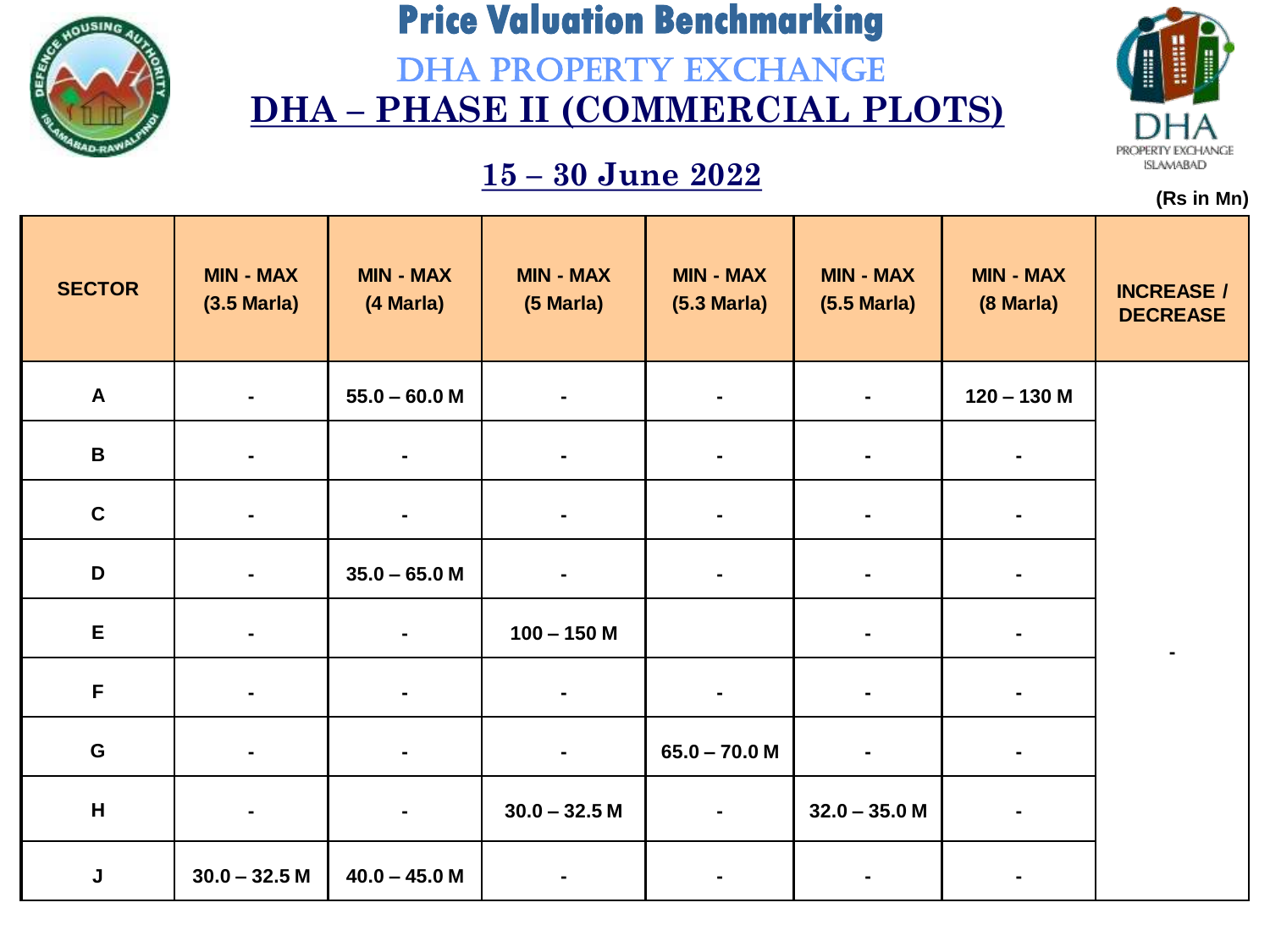

DHA PROPERTY EXCHANGE **DHA – PHASE III (COMMERCIAL PLOTS)**



**(Rs in Mn)**

|               |                                          |                                          |                                          |                                |                                 | $\mathbf{v}$ . The contract of $\mathbf{v}$ |
|---------------|------------------------------------------|------------------------------------------|------------------------------------------|--------------------------------|---------------------------------|---------------------------------------------|
| <b>SECTOR</b> | <b>MIN-MAX</b><br>$(0.96 \text{ MARLA})$ | <b>MIN-MAX</b><br>$(2.67 \text{ MARLA})$ | <b>MIN-MAX</b><br>$(5.33 \text{ MARLA})$ | <b>MIN-MAX</b><br>(7.11 MARLA) | <b>MIN-MAX</b><br>(10.67 MARLA) | <b>INCREASE /</b><br><b>DECREASE</b>        |
| $\mathbf{A}$  | $7.0 - 7.5 M$                            | $\blacksquare$                           |                                          |                                |                                 |                                             |
| $\mathbf B$   | $\blacksquare$                           | $12.0 - 16.0 M$                          | $37.0 - 40.0 M$                          | $42.0 - 50.0 M$                | $55.0 - 62.0 M$                 |                                             |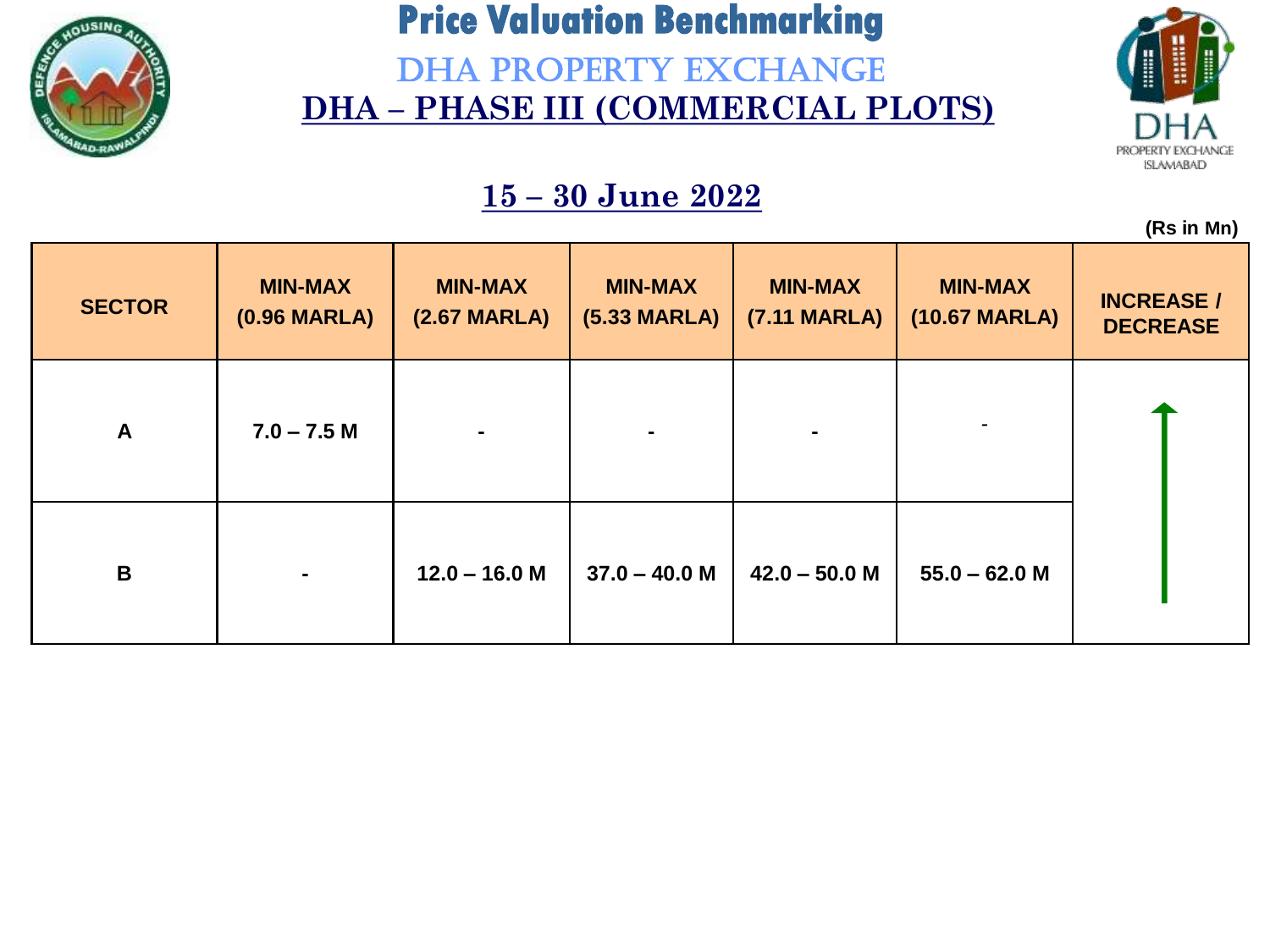

DHA PROPERTY EXCHANGE



### **DHA – PHASE IV (COMMERCIAL PLOTS)**

**15 – 30 June 2022**

| <b>SECTOR</b> | <b>4 MARLA</b><br>$(MIN - MAX)$ | <b>8 MARLA</b><br>$(MIN - MAX)$ | <b>INCREASE /</b><br><b>DECREASE</b> |
|---------------|---------------------------------|---------------------------------|--------------------------------------|
| $\mathsf{A}$  | $34.0 - 37.0 M$                 | $\blacksquare$                  |                                      |
| B             | $34.0 - 37.0 M$                 | $53.0 - 55.0 M$                 |                                      |
| $\mathbf C$   | $34.0 - 37.0 M$                 | ٠                               |                                      |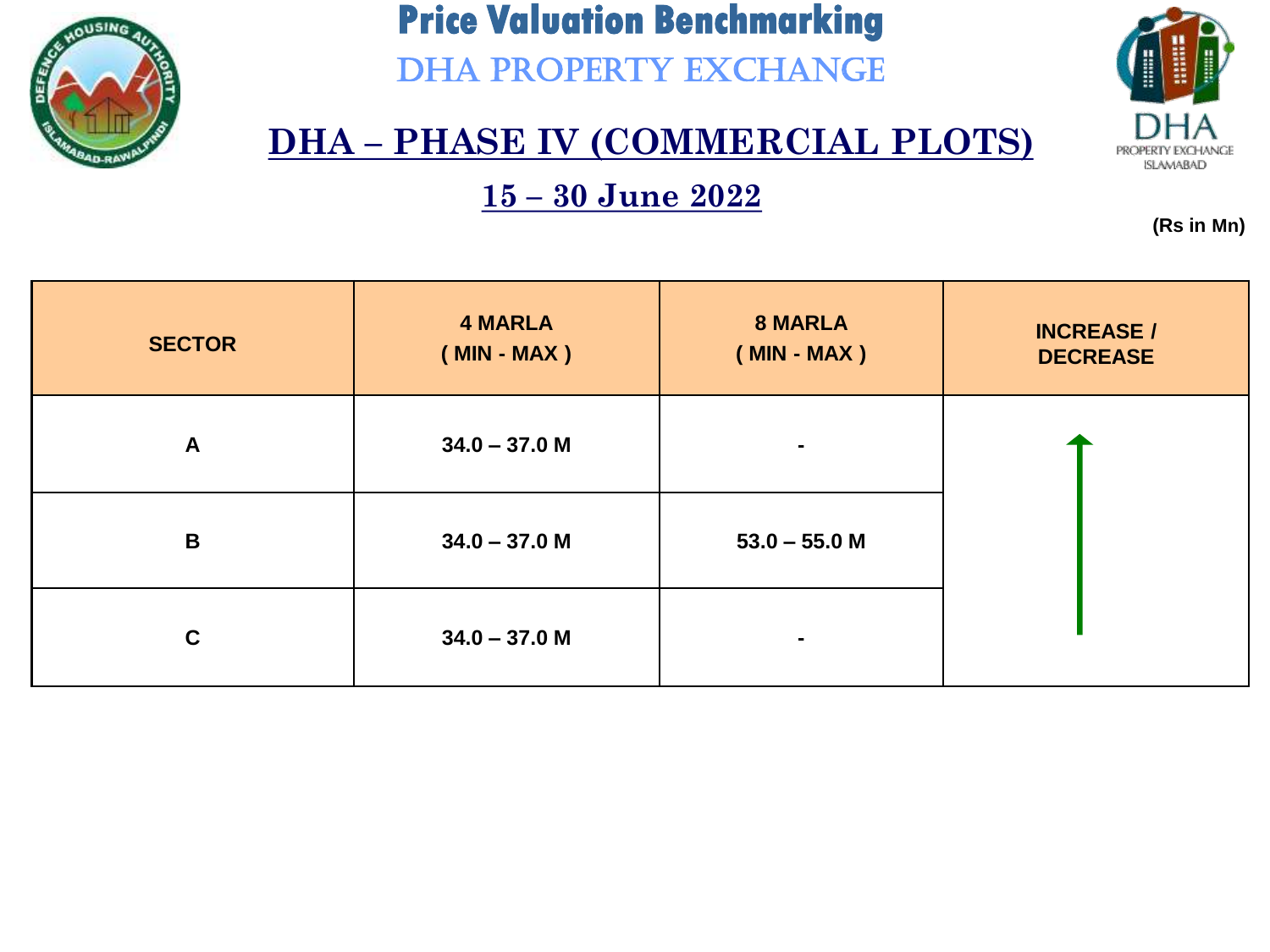

DHA PROPERTY EXCHANGE

# PROPERTY EXCHANGE **ISLAMABAD**

**(Rs in Mn)**

### **DHA – PHASE V (COMMERCIAL PLOTS)**

| <b>SECTOR</b>       | <b>4 MARLA</b><br><b>MIN - MAX</b> | <b>5.3 MARLA</b><br><b>MIN - MAX</b> | <b>6 MARLA</b><br>$MIN - MAX$ | <b>8 MARLA</b><br><b>MIN - MAX</b> | <b>INCREASE/</b><br><b>DECREASE</b> |
|---------------------|------------------------------------|--------------------------------------|-------------------------------|------------------------------------|-------------------------------------|
| $\mathbf{A}$        | $35.0 - 38.0 M$                    | $\blacksquare$                       | $45.0 - 50.0 M$               | $\blacksquare$                     |                                     |
| $\mathbf B$         | $25.0 - 27.0 M$                    |                                      | $\blacksquare$                | $\blacksquare$                     |                                     |
| $\mathbf C$         | $26.0 - 32.0 M$                    | $\blacksquare$                       | $\blacksquare$                |                                    |                                     |
| <b>Central Comm</b> | $52.0 - 57.0 M$                    |                                      | $75.0 - 80.0 M$               | $\blacksquare$                     |                                     |
| D                   | $25.0 - 27.0 M$                    | $\blacksquare$                       | $35.0 - 40.0 M$               | $\blacksquare$                     |                                     |
| F & F1              | $\blacksquare$                     | $37.0 - 40.0 M$                      | $\blacksquare$                | $\blacksquare$                     |                                     |
| <b>G &amp; H</b>    | $29.0 - 32.0 M$                    | $\blacksquare$                       | $\blacksquare$                | $60.0 - 65.0$ M                    |                                     |